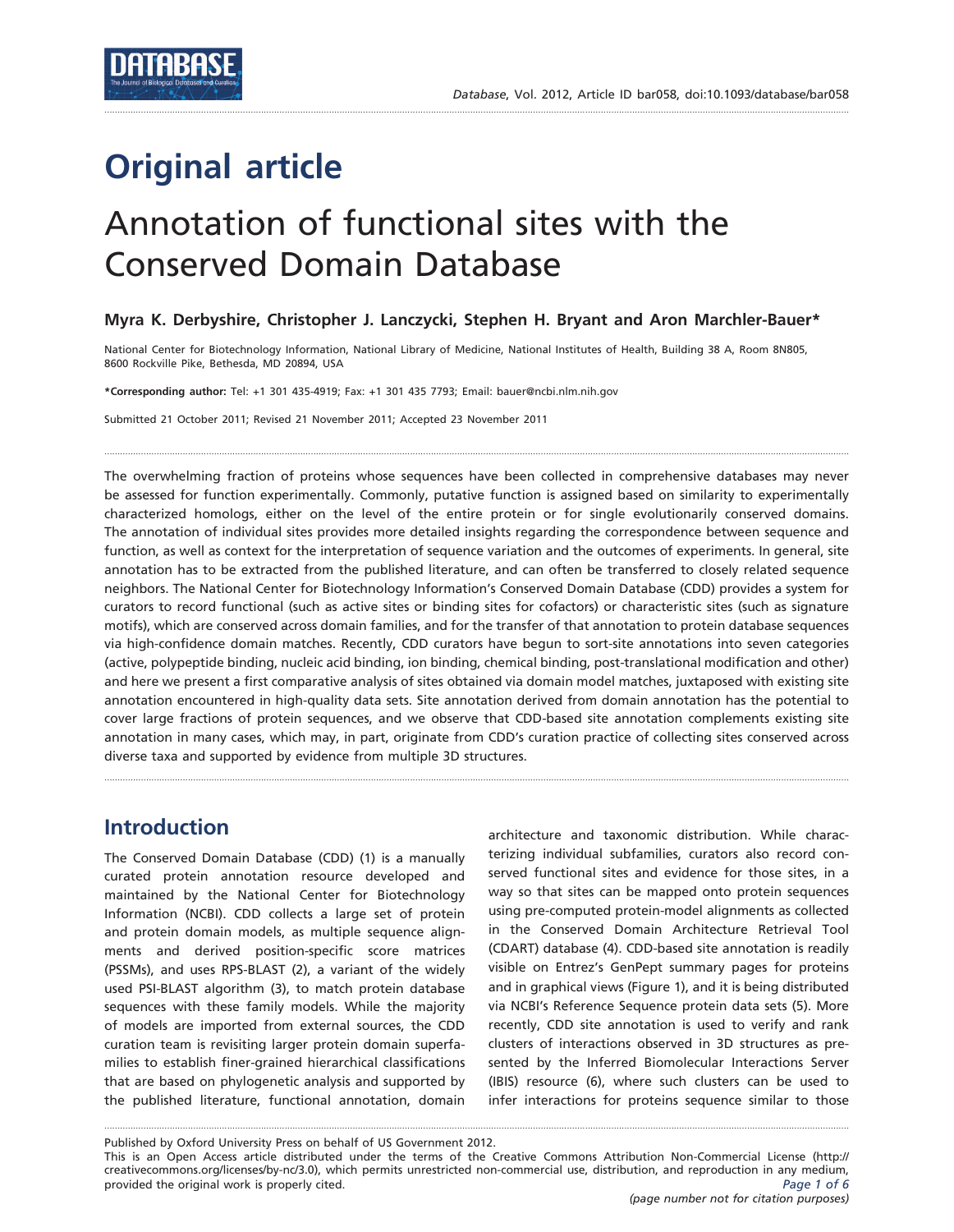<span id="page-1-0"></span>

Figure 1. Entrez Protein graphical sequence view for SwissProt sequence P28845.3, gij118569. At the bottom of the view, site annotation (labeled 'site Features') from CDD and as encountered in the original record are visible on top of each other. Note that CDD annotates the homodimerization interface, substrate and cofactor binding sites and active site as relatively large sets of disjoint residue positions. The homodimer interface annotation is not present in the original annotation, but it provides unique labeling of glycosylation sites.

.............................................................................................................................................................................................................................................................................................

with known 3D structure. CDD site annotation is also visible in the domain mapping of disease mutations (DMDMs) resource, where it can be contrasted with known disease mutations and polymorphisms [\(7](#page-5-0)).

SwissProt, as maintained by the UniProt Knowledgebase ([8](#page-5-0)), is a resource that provides high-quality manually curated annotation of protein sequences. SwissProt-annotated sequences are tracked by NCBI's Entrez protein database, including the site annotation provided by the source data. Here, we present a study that examines a subset of the SwissProt-based sequences tracked by Entrez, namely those already covered by NCBI-curated domain models, and compares site annotations that originate from CDD with annotation originating from SwissProt.

#### Conserved domain site annotation

The curation of domain models in CDD aims at characterizing protein domain superfamilies as collections of sequence fragments related by common evolutionary descent, organized into multiple sequence alignments and split into subfamilies that reflect ancient gene duplication events and subsequent divergent evolution. Curation of CDD-conserved domain hierarchies has been explained in previous manuscripts ([9](#page-5-0)). Typically, a domain subfamily is created and annotated if it is supported by phylogenetic analysis and contains member sequences from diverse organisms,

past. To this end, curators compute and examine sequence tree displays, to select robust branches and will consider taxonomic distribution, domain architecture, protein annotation and existing/external classifications. CDD curators make extensive use of protein 3D structure, when available, as in-house curation tools are tightly coupled to the Entrez 3D structure database Molecular Modeling Database (MMDB) ([10](#page-5-0)) and structure neighboring data computed with Vector Alignment Search Tool (VAST) ([11](#page-5-0)), and the associated 3D viewer Cn3D [\(12](#page-5-0)) is the main alignment viewing and editing tool. From examining patterns of sequence conservation, the published literature, and the 3D structures of complexes that may contain proteins interacting with binding partners, curators often notice and record the location of functional sites or motifs characteristic for a domain family. Sites are recorded as addresses on the multiple sequence alignment models that describe the domain family, and this mapping is being transferred into the coordinates of the PSSMs that are used to scan the protein sequence database. From an alignment of a protein sequence to a PSSM, the site coordinates can be again transferred onto the protein sequence itself. This is only done if the mapping of the site is near complete; partially aligned sites are not used to infer sites on protein sequences. Functional sites associated with a domain model

suggesting an origin several hundred million years in the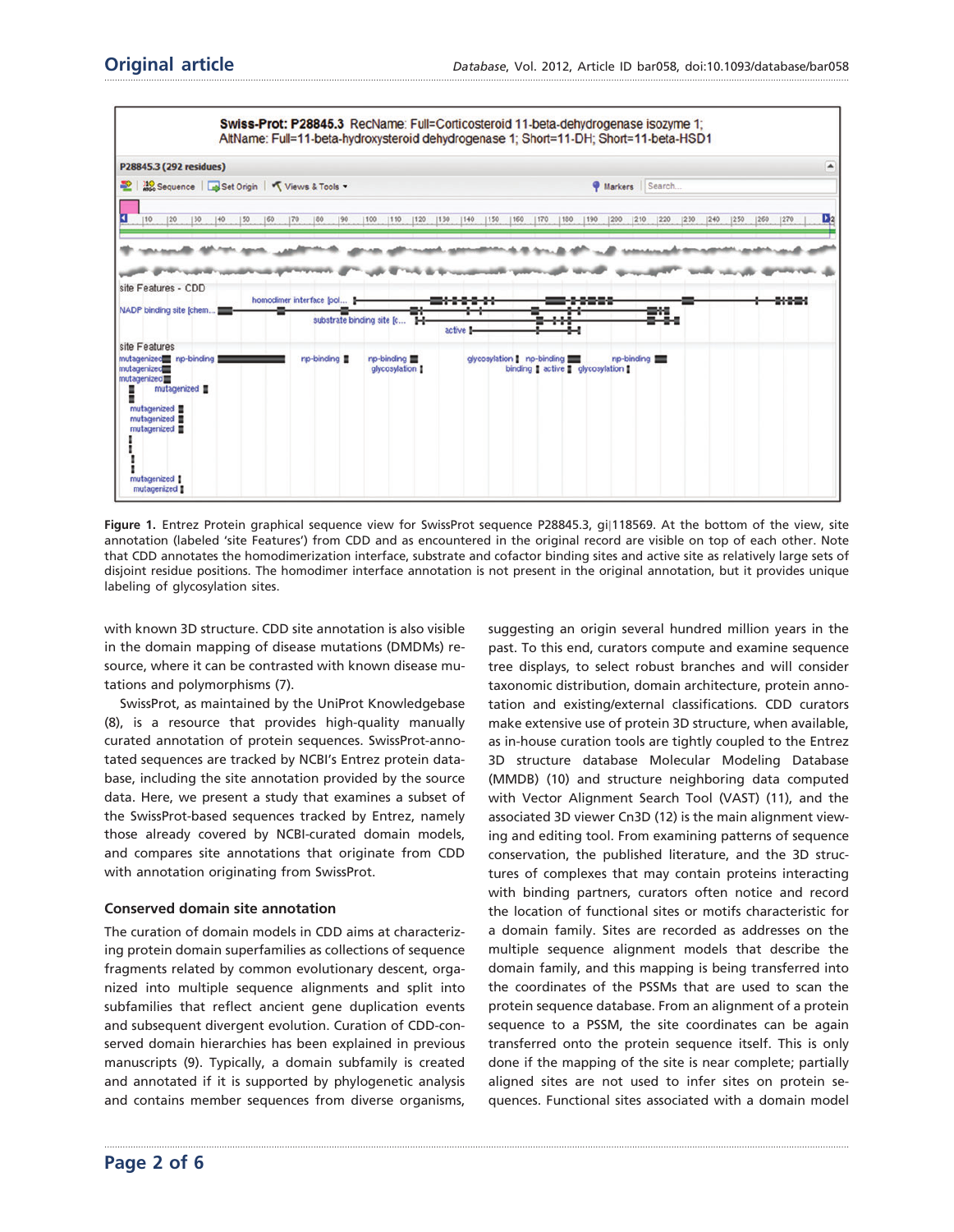<span id="page-2-0"></span>Table 1. Site types and names as defined in Conserved Domain Database models and as mapped onto protein sequences in Entrez

| Type<br>designation     | Examples of common names                 | Counts |
|-------------------------|------------------------------------------|--------|
| Active                  | Active site, catalytic site              | 3300   |
| Polypeptide<br>binding  | Dimer interface, oligomer interface      | 3020   |
| Nucleic acid<br>binding | DNA binding site, RNA binding site       | 482    |
| Ion binding             | Ca binding site, Zn binding site         | 1500   |
| Chemical<br>binding     | ATP binding site, NAD(P) binding site    | 3310   |
| <b>PTM</b>              | Glycosylation site, phosphorylation site | 104    |
| Other                   | Walker A/P-loop, activation loop         | 4439ª  |

The counts reflect the numbers of site annotations recorded on CDD models in the most recent release, v2.32.

<sup>a</sup>Note that sites without any explicit alternative type assignment are flagged 'other'; as site typing is an ongoing process, this number reflects models that still need to be revisited more than the actual fraction of sites that cannot be sorted into a more specific category.

are only mapped onto proteins with high-scoring-specific hits to that model. Sites are recorded with a short name, such as 'active site' or 'ATP binding site'. Although common site names are now being selected from a list of pre-defined expressions, the name is stored as free text and can be modified by the curators as they see fit. We have recently started to assign site types and to retrofit existing models with site-type definitions. CDD deliberately picked a small number of seven generic site types, so that the majority of annotations that we will come across can be sorted into the seven types in a straightforward manner. The site types were also selected to match the IBIS classification of interaction sites [\(6\)](#page-5-0), as CDD curators use IBIS in the curation work flow. Curators pick common site names from a small set of pre-defined and generic options (such as 'active site' or 'dimerization interface'), but also refer to the literature when deciding on a site name, and are free to choose very specific names if deemed appropriate. The site types used in CDD are listed in Table 1.

Curators also record evidence together with the conserved site annotation, which is presented to CDD users via conserved domain summary pages. Evidence may be free text comments, references to journal articles or structure evidence, which contains instructions for highlighting a site in a particular 3D structure used in the model, together with a binding partner that exemplifies the biological significance of the site annotation.

Conserved sites are annotated only if it seems reasonable to assume that the site is present in all or nearly all sequence fragments specifically annotated by the respective

model. Mapping of sites via homologous relationship will undoubtedly generate false annotation, but that fraction is expected to be small if ([1](#page-4-0)) site annotation is restricted to well-conserved motifs that are linked to the generic function of the domain family, and [\(2\)](#page-5-0) a conservative procedure is used to qualify a match for mapping sites. Consequently, site annotation in CDD is restricted to sites that tend to be well conserved in divergent evolution. It is evident from Table 1 that relatively few post-translational modification (PTM) sites have been recorded, for example, as these tend to evolve rather quickly and are often not associated with the structurally conserved core segments of conserved domains, which constitute the bulk of CDD's alignment models. The low number of PTM sites is most likely due to the lack of conservation between sites in a single domain model; their annotation would require further fine-grained subfamily classification, as curators only annotate sites that appear conserved in all or nearly all representative sequences of a domain model.

#### Specific domain hits and site mapping

The collection of domain models in CDD is redundant, as CDD mirrors several external resources. It is quite common to have the same domain family described by models from three or four different sources, and if hierarchical classifications of diverse superfamilies are available, dozens of models may provide overlapping annotation for a particular region on a protein. To deal with this redundancy, CDD presents a simplified default view of domain search results: models describing homologous families are grouped together into superfamily clusters, and the annotation with a superfamily cluster is presented instead of the single model that happened to score the best hit. However, if the highest ranked hit was scored by an NCBI-curated model, and that score exceeds a model-specific threshold, [\(13\)](#page-5-0) the 'specific hit' is presented on top of the superfamily annotation. CDD follows simple rules for mapping site annotations onto protein sequences: functional sites associated with a domain model are only mapped onto proteins with high scoring-specific hits to that model. If only a superfamily annotation is shown, but if the set of redundant hits includes an NCBI-curated model, site annotation is mapped from the root node of the conserved domain hierarchy that model came from—annotating only the most generic sites that are presumed conserved across the entire superfamily.

# **Methods**

.............................................................................................................................................................................................................................................................................................

A subset of NCBI's Entrez protein sequence records contain site annotation provided by the originating source database. For the analysis presented here, we chose to use sequences that are flagged as originating from SwissProt. Sixty-six percent of all SwissProt sequences in Entrez/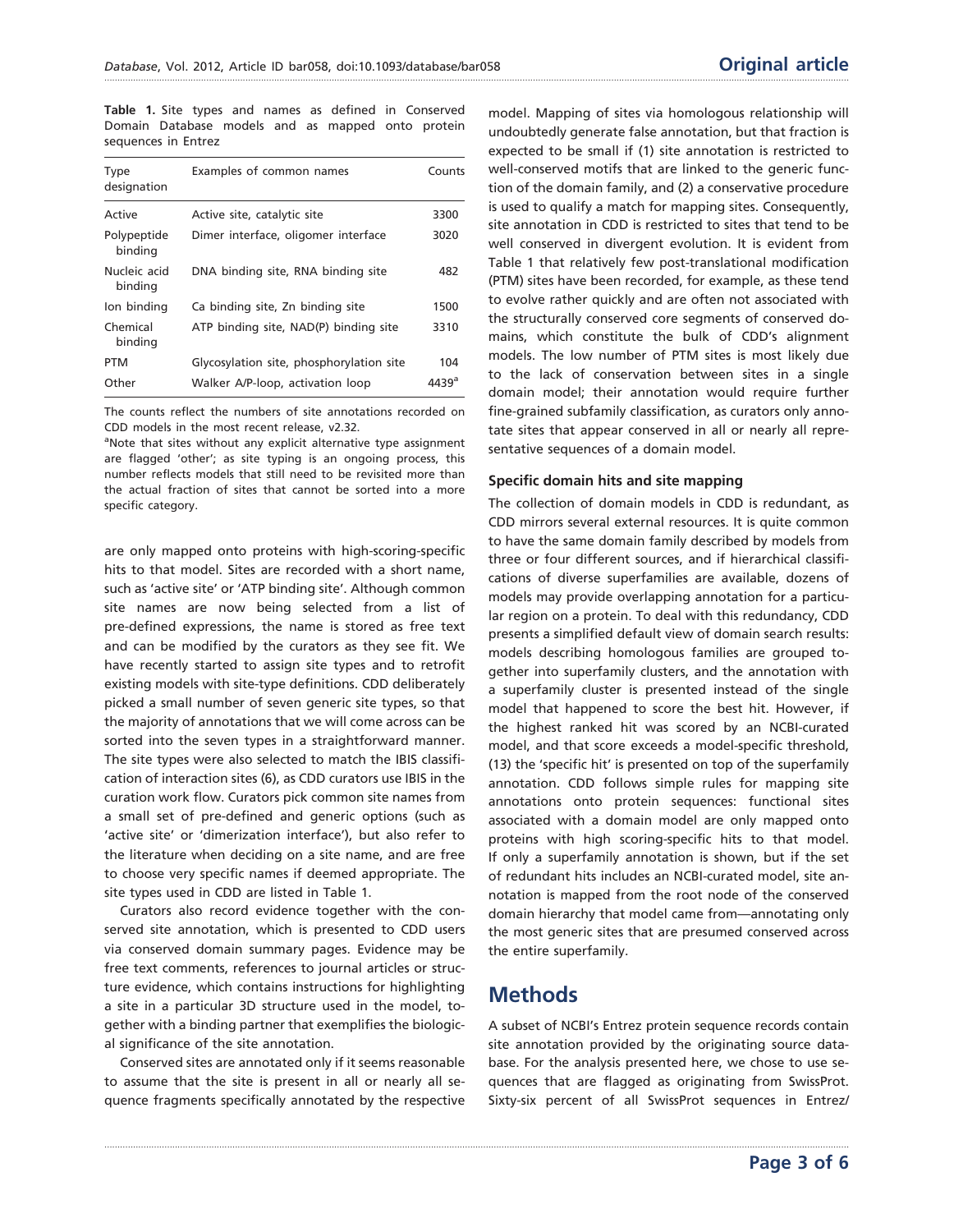<span id="page-3-0"></span>

#### **SwissProt Sequences with specific CDD annotation**

Figure 2. The 233 722 protein sequences we analyzed can be categorized based on the source of site annotation. A small number, 1.32% of the SwissProt sequences with specific hits to NCBI-curated domain models, do not have any site annotation. The 1.62% have site annotation only from SwissProt, and 11.16% have CDD site annotation that appears redundant (overlaps with existing SwissProt annotation). For the remaining 85.9%, CDD provides some unique site annotation, and for about one-third of the sequences CDD provides the only site annotation.

.............................................................................................................................................................................................................................................................................................

protein had site annotation from some source; two-thirds of these had hits to specific CDD-curated domain models;  $\sim$ 45% of all SwissProt records had such specific hits. We focused the analysis on the latter, SwissProt sequences that had specific domain annotation from CDD, meaning that at least one sequence region comes with highconfidence identification of a conserved domain, which may also include mapped site annotation. This restricts the analysis to a set of protein domain families that have undergone curation by CDD staff to date, and it results in 233,722 sequences (as of September 2011). Site annotations in those sequences were collected, including the site type assigned in each case. Pre-existing (non-CDD) site annotation, which was interpreted as stemming from the SwissProt curation effort, is categorized into a larger set of 12 site types in Entrez, which reflects the site typing undertaken by curatorial staff at the source database, while CDD-based site annotation uses the 7 types outlined in [Table 1.](#page-2-0) We defined two sites from different sources as overlapping if they shared one or more residue coordinate on the protein sequence. In the analysis presented below, we did not try to map site types between CDD and Entrez/ protein.

# Results and conclusions

CDD maps site annotation onto several million proteins in Entrez. Figure 2 presents the site annotation coverage for the subset analyzed in this manuscript.

It seems evident that CDD site annotations contribute to a large fraction of the proteins that are covered by the current curation effort. Of the 1 491 437 individual site annotations we tracked, just a little more than half



Figure 3. The 794 228 site annotations on protein sequences we analyzed, which were generated via mapping to CDD models, can be categorized based on the site type assigned by CDD. A large fraction of sites is assigned type '0' or 'other', as the typing of all previously recorded sites has not been completed. These are not shown here. CDD annotates only a small number of PTM sites, as these are rarely conserved across somewhat diverse domain families. The bars are colored according to the overlap with SwissProt sites (irrespective of the SwissProt site type). It appears that polypeptide-binding sites, those conferring protein–protein interactions, are most often uniquely annotated by CDD.

(53.3%) came from mapping of CDD sites, and they are spread across 97% of the sequences in the set, reflecting the fact that the majority of NCBI-curated domain models do also come with functional site annotation. In more than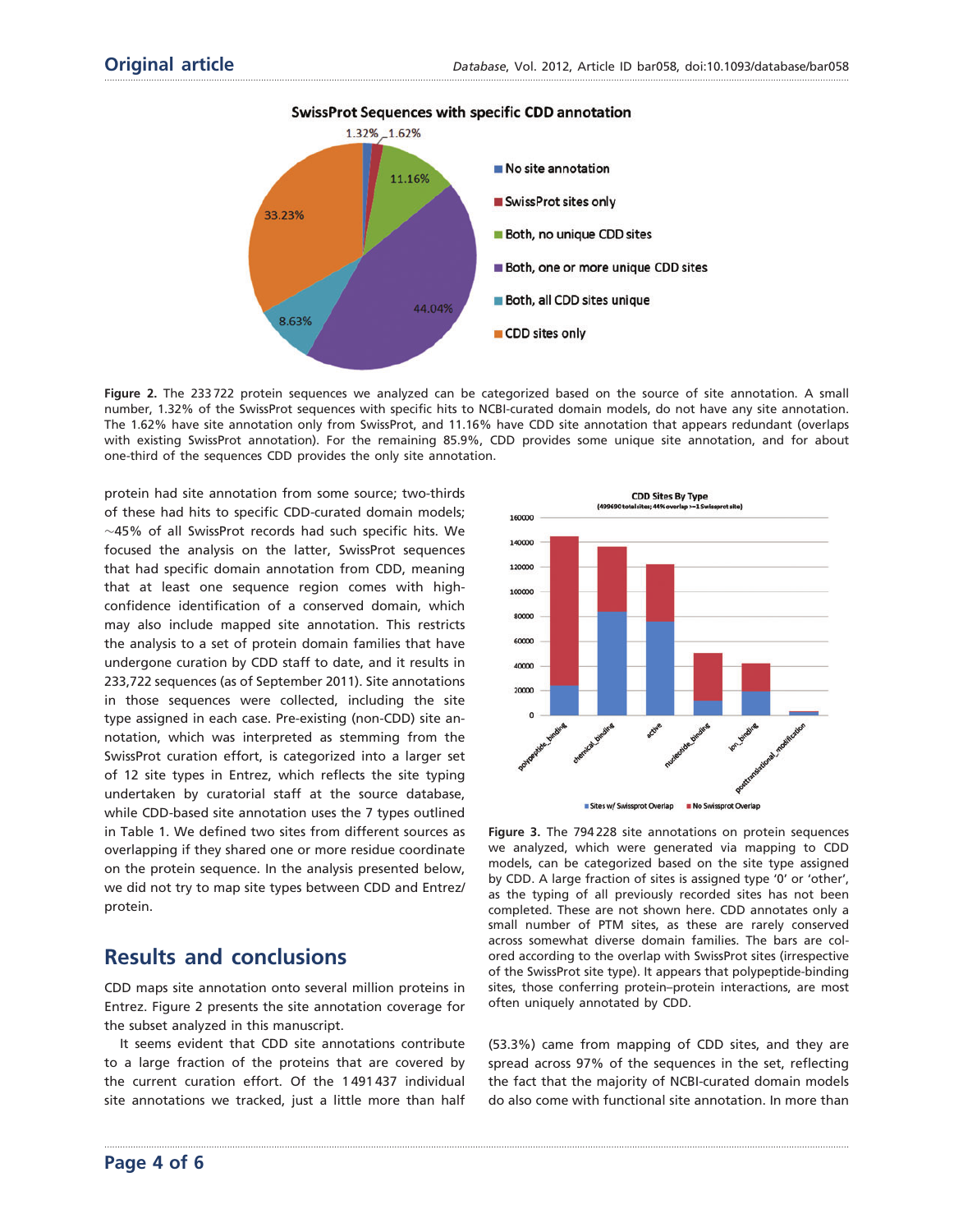<span id="page-4-0"></span>

Figure 4. The 697,209 site annotations encountered on the protein sequences we analyzed, which originate from the SwissProt curation effort, categorized based on the site type assigned in Entrez/protein. The bars are colored according to the overlap with CDD-generated sites (irrespective of the CDD site type). It appears that PTM sites, those summarized under the 'modified' and 'glycosylation' types, are most often uniquely annotated by SwissProt.

half of the proteins, some or all of the CDD annotation overlaps with annotation provided by SwissProt, but CDD also contributes unique sites, and sometimes the only site annotation available at this point. [Figures 3](#page-3-0) and 4 detail the distributions of site annotations according to the assigned site type, for CDD and SwissProt, accordingly.

While there is a large degree of overlap between CDD-generated site annotation and SwissProt-generated annotation, we notice that the two data sources also complement each other to a certain degree; for  $\sim$ 33% of the SwissProt sequences with specific CDD domain annotation, CDD provides the only site annotation. Individual sequence curation—and inference of sites between close homologs can record the presence of functional sites that are not conserved across more diverse families. The comparative analysis of protein 3D structure complexes, on the other hand, enables CDD curators to record the positions of interfaces with which macromolecules interact, including homo and hetero-oligomerization interfaces. It may be helpful to consider both sources of annotation in the study of protein function and the design of experiments, so as to benefit from curation work approaching the issue from different angles.

The strength of CDD's approach is that conserved sites can be annotated on large numbers of protein sequences with relatively little effort, as a single model may provide 'specific domain hits' to hundreds or thousands of protein sequences. Naturally, this will also lead to a higher incidence of false positive annotation. We are in the process of implementing curation software that allows for conditional functional sites: curators will be able to specify the amino acid residue types that are allowed in selected positions of a functional site. Consequently, sites will be only mapped onto sequences if the site address matches such a defined sequence motif that is associated with known or proven function. While this is expected to reduce the incidences of false annotation, it will be particularly useful for annotating sites that are known as not strictly conserved across all sequences that define a domain family, such as PTM sites.

Feedback with respect to inaccurate site annotation or supporting and conflicting experimental evidence is welcome and concerns can be addressed efficiently via the CDD curation pipeline.

# Acknowledgements

We thank the Conserved Domain Curators for compiling the site annotations analyzed in this work, Farideh Chitsaz, Noreen Gonzales, Marc Gwadz, Fu Lu, Gabriele Marchler, James Song, Narmada Thanki, Roxanne Yamashita, Chanjuan Zheng, as well as the CDD alumni Anastasia Nikolskaya, Raja Mazumder, Natalie Fedorova, Aviva Jacobs, B. Sridhar Rao, Sona Vasudevan, Luning Hao, Jodie Yin, Dmitri Krylov, Asba Tasneem, Zhaoxi Ke, Mikhail Mullokandov, Marina Omelchenko, John Jackson, John Anderson, Cynthia Robertson and Carol DeWeese-Scott. We thank Renata C. Geer for assistance with preparing figures.

# Funding

This work was funded by the Intramural Research Program of the National Library of Medicine at the National Institutes of Health/DHHS. Funding for open access charge: Intramural Research Program of the National Library of Medicine at National Institutes of Health/DHHS. Comments, suggestions, and questions are welcome and should be directed to: info@ncbi.nlm.nih.gov.

Conflict of interest. None declared.

### References

.............................................................................................................................................................................................................................................................................................

1. Marchler-Bauer,A., Lu,S., Anderson,J.B. et al. (2011) CDD: a Conserved Domain Database for the functional annotation of proteins. Nucleic Acids Res., 39(Database Issue), D225–D229.